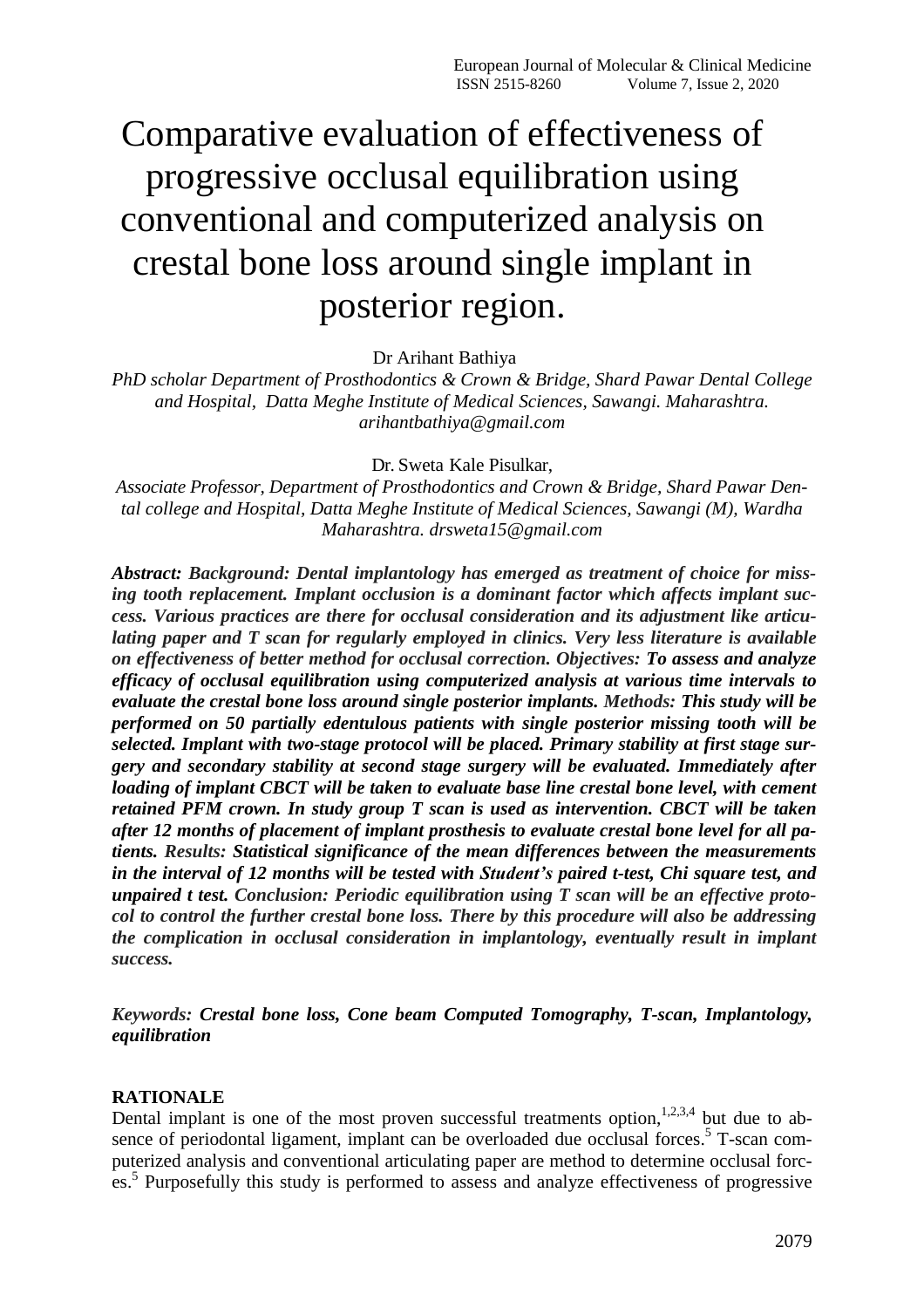occlusal equilibration using conventional and computerized analysis for loss of crestal bone around a implant in posterior area of jaw.

# **INTRODUCTION:**

Dental implants are one of the most effective & successful treatments for missing teeth replacement. Crestal bone around implant plays an important role in determining the criteria for the success of the osseointegrated dental implant.<sup>4</sup> A Dental implant is supposed to bear more occlusal forces than natural teeth due to absence of periodontal ligament. So there is no shock absorbing mechanism in implants and thus due to this condition, the implant occlusion must be improved to reduce the forces acting over the implants.<sup>5</sup> Implant-protected occlusion is one of the proposed concept for implants, it stated that contact of occlusion should be recorded for patients in heavy and light bite with anatomical crown  $\&$  implant crown opposing each other. In light bite occlusal contact must not be there and in heavy bite occlusal contact must be light, but stability of established contact is not uniform thus resulting in detrimental forces.<sup>5,6</sup> Dario L J<sup>7</sup> in his research concluded, after 18 months of prosthesis placement, 50% patients has change in occlusion and in first 6 months higher number of patients has occlusal changes. Articulating papers are not found to have correlation between size of paper mark and force generated.<sup>8</sup> T-Scan is more accurate method for evaluating occlusal forces of relative percentage and contact in real time.<sup>5</sup> So purpose intended with this study is to evaluate bone loss of crestal area around a implant in posterior area of jaw by using T-scan having follow up period of 3, 6 and 12 months

# **AIM:**

Comparative evaluation of effectiveness of progressive occlusal equilibration using conventional and computerized analysis on crestal bone loss around single implant in posterior region**.**

# **OBJECTIVES:**

- 1. To evaluate crestal bone in control and experimental group immediately after loading of implant
- 2. To evaluate and perform occlusal equilibration using conventional method in control group and by using Computerized analysis in experimental group at 3,6 and 12 months
- 3. To evaluate loss of crestal bone in control and experimental group after a year of implant loading
- 4. To analyze and compare loss of crestal bone in control and experimental group

# **METHODOLOGY:**

Randomized control clinical trial  $10$  will be conducted to evaluate of crestal bone loss of implant protected occlusion using a T-Scan Novus of single ossteointegrated implant in posterior region of jaw will be carried out in the Department of prosthodontics, Sharad Pawar dental college and hospital, Datta Meghe Institute of Medical Sciences, Deemed to be University. A total number of 50 partially edentulous patients with missing single posterior mandibular tooth will be selected from the Out Patient Department (OPD) of the Department of Prostho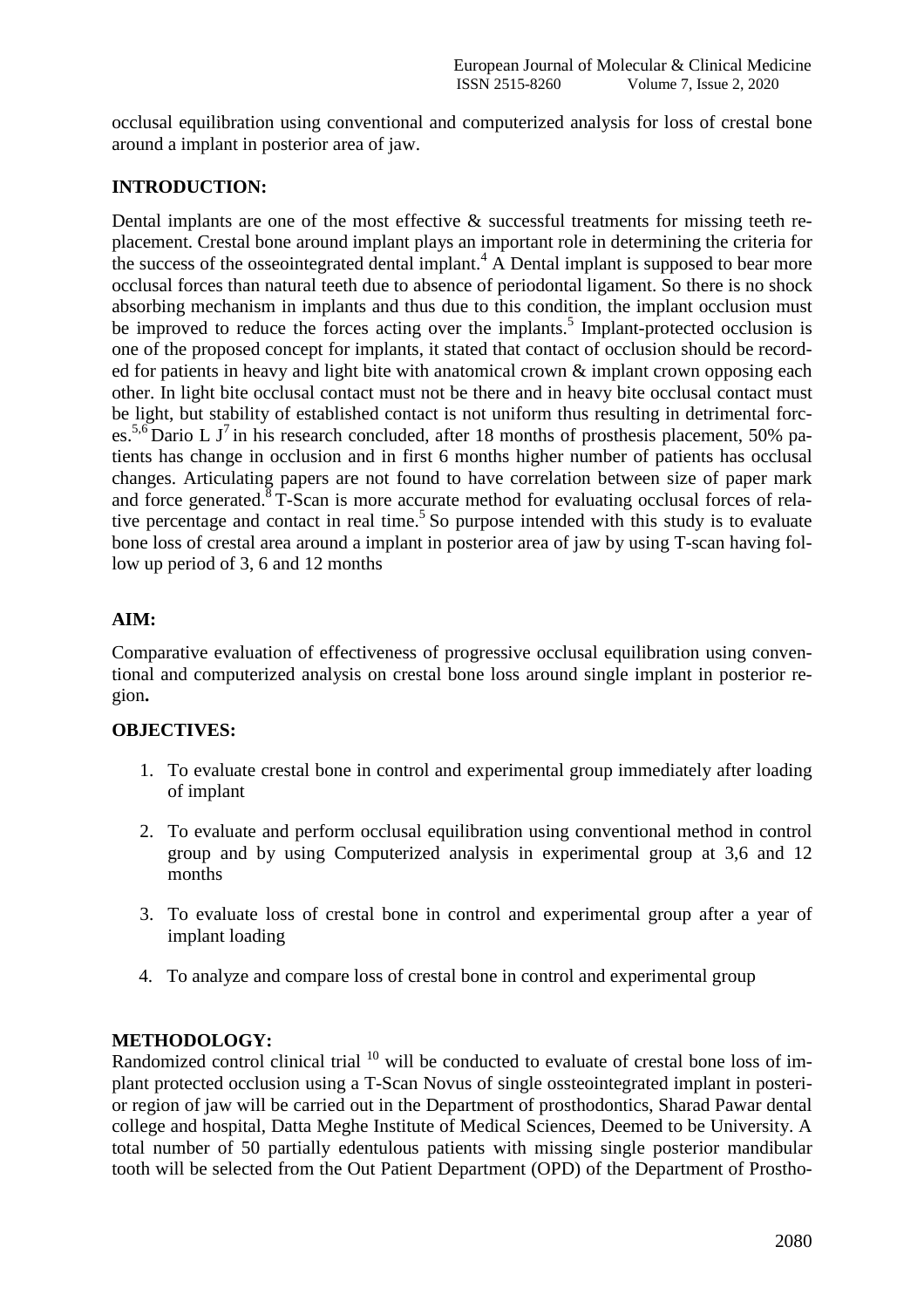dontics, Sharad Pawar Dental College, Sawangi, Wardha. All patients will be provided written informed consent before their participation in the study.

**STUDY DESIGN:** Randomized control clinical trail

#### **DURATION: 2** years

**SAMPLE SIZE:** 50 Patients (ANNEXURE II )

## **INCLUSION CRITERIA:**

- 1. Osseointegrated single posterior dental implant
- 2. Presence of natural teeth in opposing and adjacent region
- 3. Absence of any systemic diseases

## **EXCLUSION CRITERIA:**

- 1. Patients not willing to participate and follow up for the prescribed duration of the study
- 2. More than single missing posterior tooth in the mandibular posterior region
- 3. History of bruxism and smoking

# **MATERIAL REQUIRED**

- 1. Physiodispensor
- 2. CBCT machine
- 3. Dental implant and Abutment
- 4. Implant surgical kit
- 5. Addition silicone
- 6. Zinc phosphate luting cement
- 7. Irreversible hydrocolloid Neocolloid
- 8. Gingival former, implant analog, transfer coping)

#### **I. PATIENT SELECTION**

This study will be performed for the Duration of 2 years on 50 partially edentulous patients reporting to the Department of Prosthodontics, SPDC, Wardha, for tooth replacement with implant. Patient will be allowed into 2 groups randomly. One is controlled group; other is study group, having 25 patients in each group. Information will be provided to patients regarding study and written consent will be obtained. Patient with single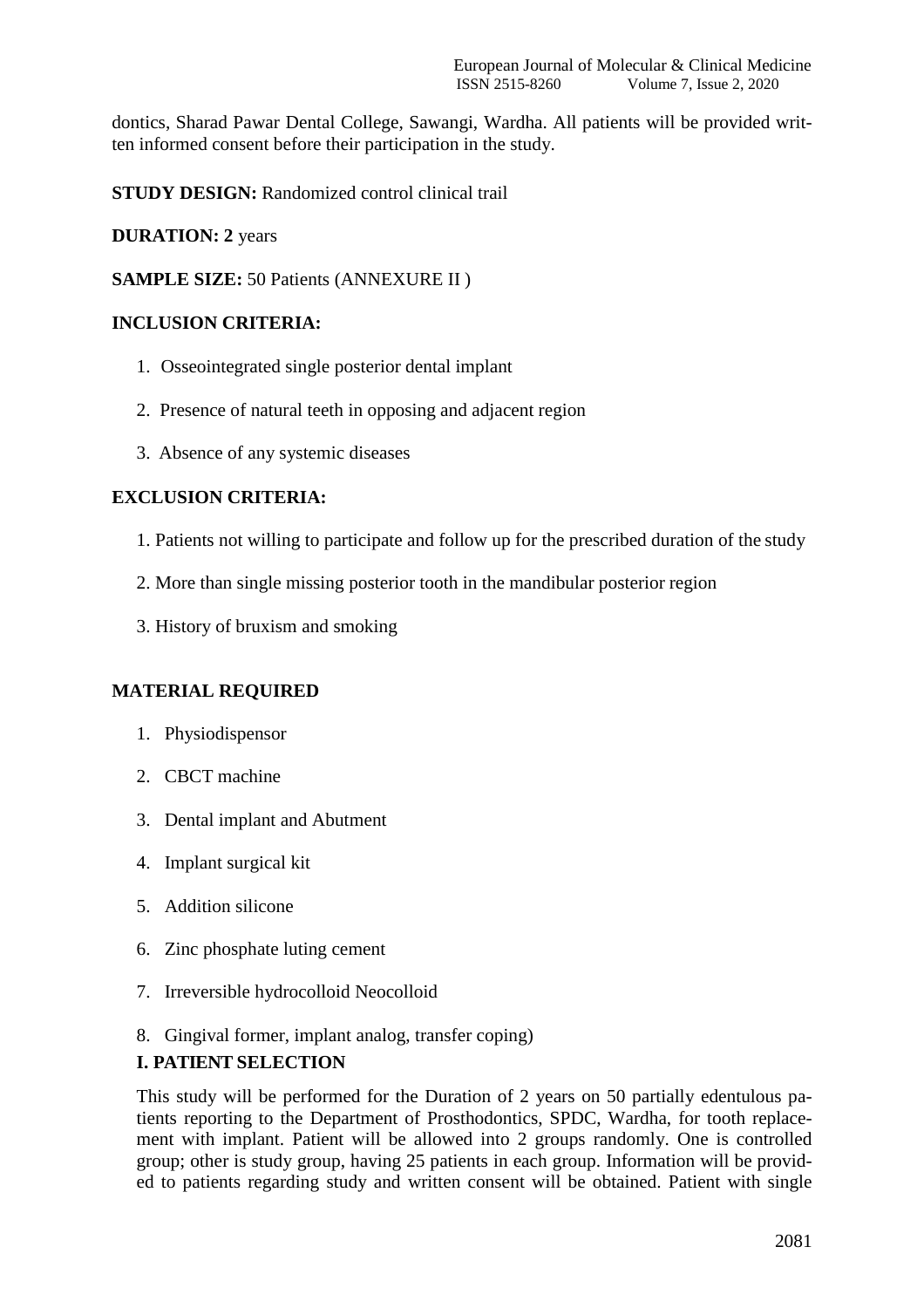posterior missing tooth will be selected. Stent is prepared.<sup>11</sup> Implant with two-stage protocol will be placed.<sup>12</sup>Primary stability first stage surgery and secondary stability at second<br>stage surgery will be evaluated  $\frac{13}{15}$ Immediately after loading of implant CBCT will be evaluated <sup>13</sup>Immediately after loading of implant CBCT will be taken to evaluate base line crestal bone level, with cement retained PFM crown. Occlusal contact will be equilibrated in static and in function according to implant protected occlusion conception. In study group T scan is used as intervention.

# **II. T Scan bite record**

The occlusion will be established utilizing a T-Scan III computerized occlusal analyzing system (Tekscan, Inc., South Boston, MA, USA) after implant crown placement (baseline). This instrument uses a horseshoe shape sensor sensitive to pressure, which is interposition intra-orally, between upper and lower teeth. After the bite by patient on interposition sensor, generations of occlusal data will take place; will be represented in the form of two Dimensional and 3 Dimensional presentations. Columns and bar will represent percentage of force for teeth. Maxillary central incisor width will be recorded utilizing veneer caliper and put into software. Sensitivity for the T-Scan will be adjusted for each patient to simulate the extent of occlusal force in-patient. Reducing maximum 3 pink columns or contact will set correct sensitivity. The patients will be bite on sensor for seconds. Repeating procedure for three times; maximum occlusal force will be selected for analysis. Percentage of force generated on crown of implant and opposing anatomical crown is registered. Consecutively three, Six twelve months after the first visit for equilibration, occlusion will be examined with T-Scan Novus according to above procedure.

# **III. RECALL AFTER 3,6, 12 MONTHS**

The patients will be asked to report for the follow up after 3, 6,12 months for T scan and occlusal equilibration. CBCT will be taken after 12 months of placement of implant prosthesis to evaluate crestal bone level for all the patients. $14,15$ 

# **IV.STATISTICAL ANALYSIS**

The data thus obtained will be tabulated for further statistical analysis. Data will be analyzed using descriptive and analytical statistical methods. Statistical significance of the mean differences between the measurements in the interval of 12 months will be tested with Student's paired t test Chi square test, and unpaired t-test.

#### **EXPECTED OUTCOME:**

Significant reduction of crestal bone loss will occur around implant because of occlusal equilibration carried out at periodic intervals using T scan Novus.

#### **DISCUSSION:**

Dental implants effectively and aesthetically rehabilitate the missing teeth and proves to be a successful treatment option. Dental implants bear more Occlusal forces as compared to natural dentition due to absence of periodontal ligaments. Bite force evaluation plays a vital role in predicting the treatment outcome of the prosthesis. Studies related to implants and bone loss were reported by Bhuiyan et  $al^{16}$ , Ghoshal et  $al^{17}$  and Shilpa et  $al^{18}$ .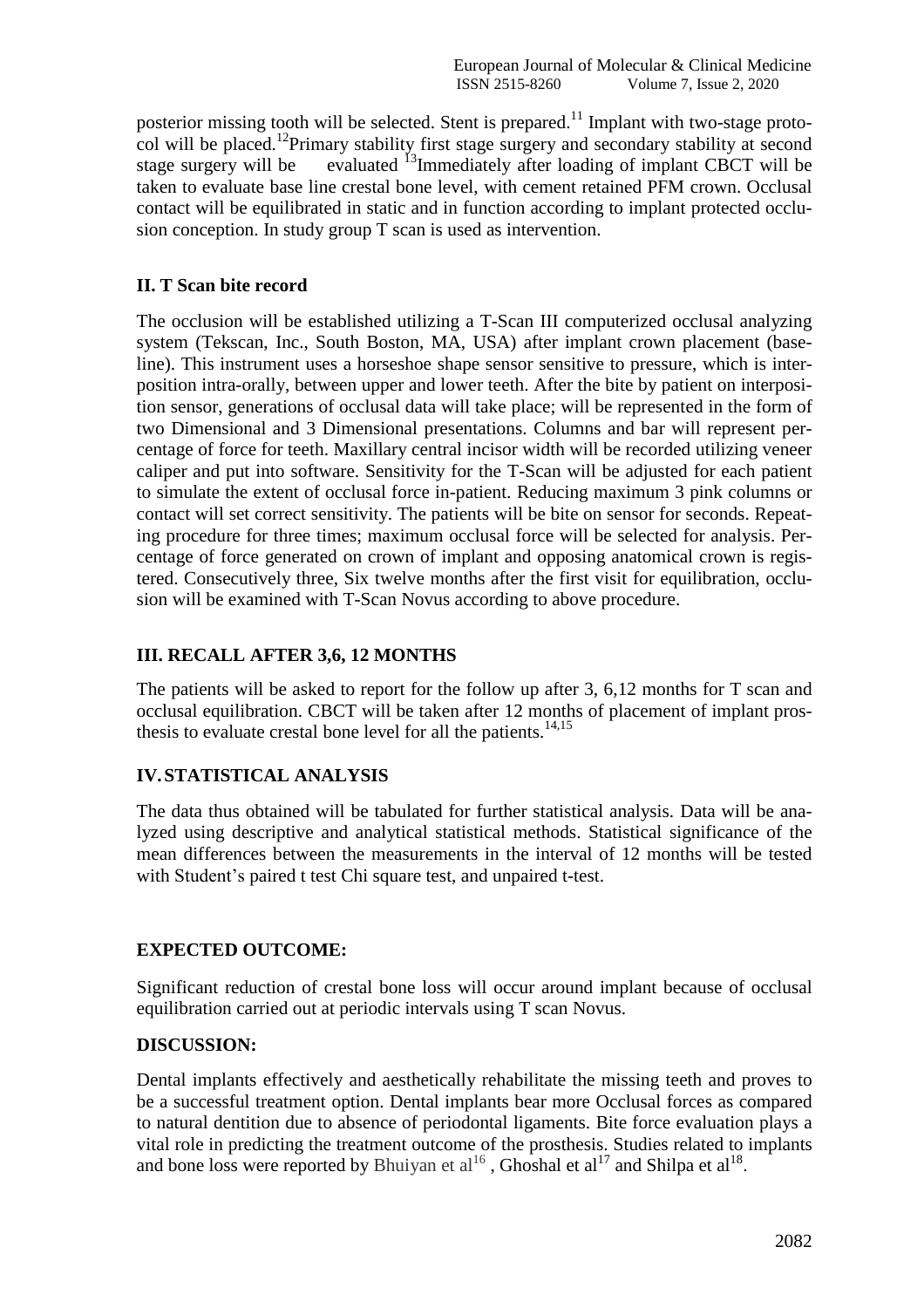## **SCOPE:**

Based on results from study, modified software can develop to make a new device to measure exact amount of force on implant for better treatment outcome.

## **LIMITATION:**

The study can be further proceeded with inclusion of other parameters to design a protocol which will cater to the needs accordingly sample size is small. A large sample size will give statistically more significant results.

## **CLINICAL IMPLICATIONS:**

This procedure is useful to prevent crestal bone loss by periodic occlusal equilibration using T scan, ultimately result implant success

## **REFERENCES:**

- [1] Ganji, K.K., M. Bhongade, B. Sehdev, and I. Singh. "Immediate Implant Following Tooth Extraction: A Case Report." *Journal of Datta Meghe Institute of Medical Sciences University* 2013;8: 275–79.
- [2] Datarkar, Abhay; Kolerman, Roni; Lorean, Adi; Segal, Pnina; Lucchina, Alberta Greco; Mortellaro, Carmen; Mijiritsky, Eitan Simultaneous Removal of Horizontally Impacted Maxillary Canine and Placement of an Immediately Loaded Implant, Journal of Craniofacial Surgery: October 2015 ;26 : p e65
- [3] Shilpa BS, Vasudevan SD, Bhongade ML, Baliga V, Pakhare VV, Dhadse PV. Evaluation of survival of 8 mm-length implants in posterior resorbed ridges: A pilot study. J Indian Soc Periodontol 2018;22:334-9.
- [4] [Prasad](https://www.ncbi.nlm.nih.gov/pubmed/?term=Prasad%2525252525252525252520DK%252525252525252525255BAuthor%252525252525252525255D&cauthor=true&cauthor_uid=21891906) DK, [Shetty](https://www.ncbi.nlm.nih.gov/pubmed/?term=Shetty%2525252525252525252520M%252525252525252525255BAuthor%252525252525252525255D&cauthor=true&cauthor_uid=21891906) M, [Bansal](https://www.ncbi.nlm.nih.gov/pubmed/?term=Bansal%2525252525252525252520N%252525252525252525255BAuthor%252525252525252525255D&cauthor=true&cauthor_uid=21891906) N, [Hegde](https://www.ncbi.nlm.nih.gov/pubmed/?term=Hegde%2525252525252525252520C%252525252525252525255BAuthor%252525252525252525255D&cauthor=true&cauthor_uid=21891906) C.Crestal bone preservation: a review of different approaches for successful implant therapy Indian J Dent Res. 2011 Mar-Apr;22(2):317-232
- [5] [Madani](https://www.ncbi.nlm.nih.gov/pubmed/?term=Madani%2525252525252525252520AS%252525252525252525255BAuthor%252525252525252525255D&cauthor=true&cauthor_uid=28989132) AS, [Nakhaei](https://www.ncbi.nlm.nih.gov/pubmed/?term=Nakhaei%2525252525252525252520M%252525252525252525255BAuthor%252525252525252525255D&cauthor=true&cauthor_uid=28989132) M, [Alami](https://www.ncbi.nlm.nih.gov/pubmed/?term=Alami%2525252525252525252520M%252525252525252525255BAuthor%252525252525252525255D&cauthor=true&cauthor_uid=28989132) M, [Haghi](https://www.ncbi.nlm.nih.gov/pubmed/?term=Haghi%2525252525252525252520HR%252525252525252525255BAuthor%252525252525252525255D&cauthor=true&cauthor_uid=28989132) HR, [Moazzami](https://www.ncbi.nlm.nih.gov/pubmed/?term=Moazzami%2525252525252525252520SM%252525252525252525255BAuthor%252525252525252525255D&cauthor=true&cauthor_uid=28989132) SM.Post-insertion Posterior Single-implant Occlusion Changes at Different Intervals: A T-Scan Computerized Occlusal Analysis.J Contemp Dent Pract. 2017 Oct 1;18(10):927-932.
- [6] [Roque](https://www.ncbi.nlm.nih.gov/pubmed/?term=Roque%2525252525252525252520MA%252525252525252525255BAuthor%252525252525252525255D&cauthor=true&cauthor_uid=27706865) MA, [Gallucci](https://www.ncbi.nlm.nih.gov/pubmed/?term=Gallucci%2525252525252525252520GO%252525252525252525255BAuthor%252525252525252525255D&cauthor=true&cauthor_uid=27706865) GO, [Lee](https://www.ncbi.nlm.nih.gov/pubmed/?term=Lee%2525252525252525252520SJ%252525252525252525255BAuthor%252525252525252525255D&cauthor=true&cauthor_uid=27706865) SJ. Occlusal Pressure Redistribution with Single Implant Restorations.J Prosthodont. 2017 Jun;26 (4):275-279.
- [7] Dario LJ. How occlusal forces change in implant patients: a clinical research report. The Journal of the American Dental Association. 1995 Aug 1;126(8):1130-3.
- [8] [Garg](https://www.ncbi.nlm.nih.gov/pubmed/?term=Garg%2525252525252525252520AK%252525252525252525255BAuthor%252525252525252525255D&cauthor=true&cauthor_uid=17944069) AK.Analyzing dental occlusion for implants: Tekscan's T Scan III.Dent Implantol Update. 2007 Sep;18(9):65-70.
- [9] Ahmed R Naje, Ban F-Al Drobie, Ali Falah,A Comparison of Cone Beam Computed To-mography and Panoramic Radiography in the Detection of Mechanical Created Peri-implant Bone Defects Journal of Research in Medical and Dental Science 2019 Jun;49(2):115-122
- [10]Sibbald B, Roland M. Understanding controlled trials. Why are randomised controlled trial important ?. BMJ. 1998 Jan 17; 316(7126): 201